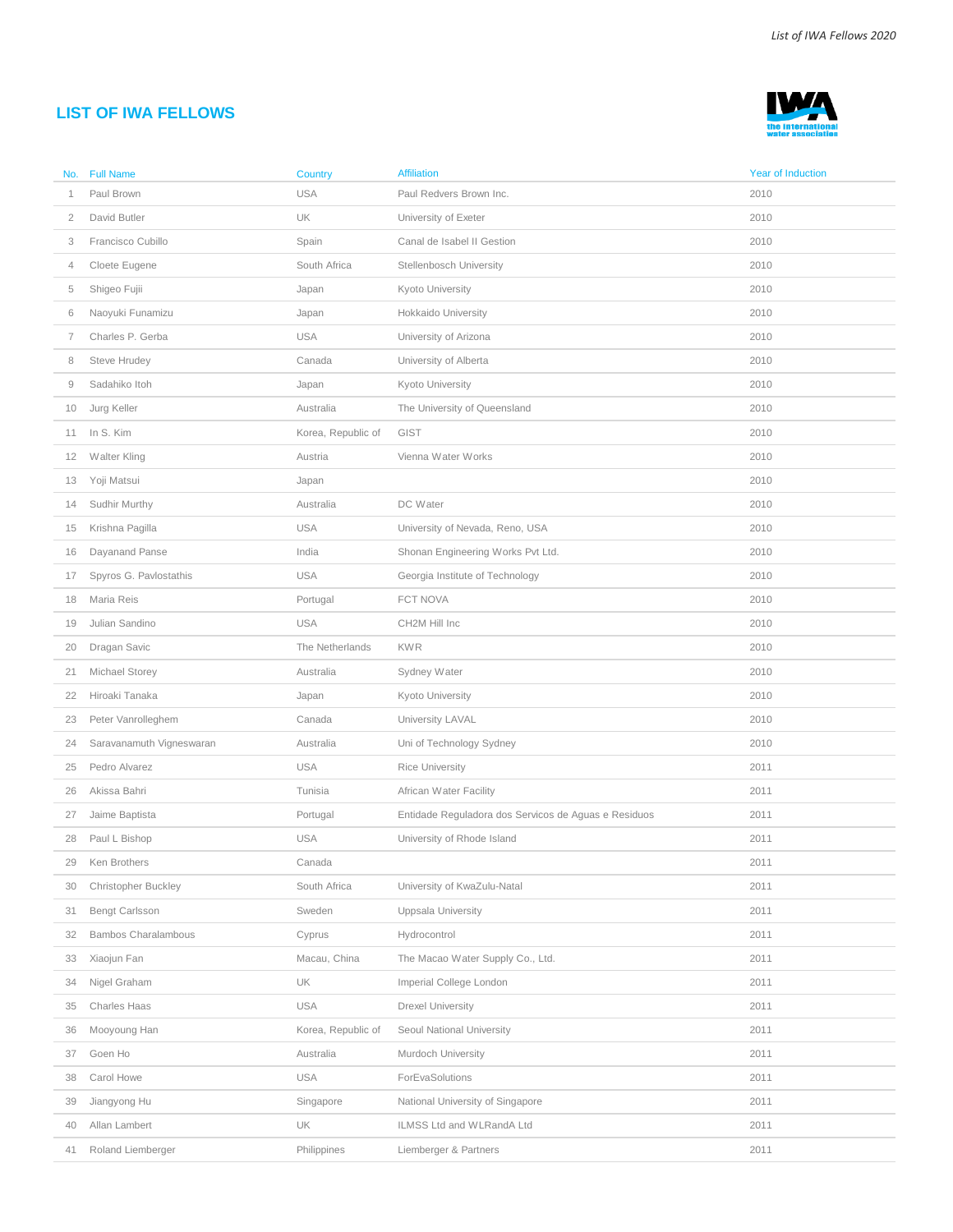| No. | <b>Full Name</b>      | Country            | <b>Affiliation</b>                                                     | <b>Year of Induction</b> |
|-----|-----------------------|--------------------|------------------------------------------------------------------------|--------------------------|
| 42  | Bruce E Logan         | <b>USA</b>         | Pennsylvania State University                                          | 2011                     |
| 43  | Neil MacLeod          | South Africa       | eThekwini Water and Sanitation Technical Library                       | 2011                     |
| 44  | Jose Matos            | Portugal           | Technical University of Lisbon (IST/UTL)                               | 2011                     |
| 45  | Silver Mugisha        | Uganda             | African Water Association                                              | 2011                     |
| 46  | Hiroshi Nagaoka       | Japan              | <b>Tokyo City University</b>                                           | 2011                     |
| 47  | Ingmar Nopens         | Belgium            | <b>Ghent University</b>                                                | 2011                     |
| 48  | Jan Oleszkiewicz      | Canada             | University of Manitoba                                                 | 2011                     |
| 49  | Roberto Olivares      | Mexico             | Aneas de México A.C.                                                   | 2011                     |
| 50  | Say-Leong Ong         | Singapore          | National University of Singapore                                       | 2011                     |
| 51  | Renato Parena         | Italy              | SCA - Società Canavesana Acque. srl                                    | 2011                     |
| 52  | Nanqi Ren             | China              | Harbin Institute of Technology                                         | 2011                     |
| 53  | <b>Bruce Rittmann</b> | <b>USA</b>         | Arizona State University                                               | 2011                     |
| 54  | Marion Savill         | New Zealand        | Science Innovations                                                    | 2011                     |
| 55  | Satoshi Takizawa      | Japan              | The University of Tokyo                                                | 2011                     |
| 56  | Jules van Lier        | The Netherlands    | Delft University of Technology                                         | 2011                     |
| 57  | Tim Waldron           | Australia          |                                                                        | 2011                     |
| 58  | Mark Wiesner          | <b>USA</b>         | Duke University                                                        | 2011                     |
| 59  | Min Yang              | China              | Chinese Academy of Sciences                                            | 2011                     |
| 60  | Vladan Babovic        | Singapore          | National University of Singapore                                       | 2012                     |
| 61  | Joshua Philip Boltz   | <b>USA</b>         | Volkert, Inc.                                                          | 2012                     |
| 62  | Jonathan Clement      | The Netherlands    | PWN Technologies                                                       | 2012                     |
| 63  | Yves Comeau           | Canada             | Polytechnique Montreal                                                 | 2012                     |
| 64  | Malcolm Farley        | UK                 | <b>Malcolm Farley Associates</b>                                       | 2012                     |
| 65  | Xia Huang             | China              | Tsinghua University                                                    | 2012                     |
| 66  | Ulf Jeppsson          | <b>SWEDEN</b>      | <b>Lund University</b>                                                 | 2012                     |
| 67  | Peter Jones           | Canada             | Université de Sherbrooke                                               | 2012                     |
| 68  | Zoran Kapelan         | UK                 | University of Exeter                                                   | 2012                     |
| 69  | Hamanth C Kasan       | South Africa       | Rand Water                                                             | 2012                     |
| 70  | Chung-Hak Lee         | Korea, Republic of | Seoul National University                                              | 2012                     |
| 71  | Tsair-Fuh Lin         | Chinese Taipei     | National Cheng Kung University                                         | 2012                     |
| 72  | Yoshihiko Matsui      | Japan              | Hokkaido University                                                    | 2012                     |
| 73  | Ronnie Mckenzie       | South Africa       | WRP Pty Ltd.                                                           | 2012                     |
| 74  | Gertjan Medema        | The Netherlands    | KWR / Delft University of Technology                                   | 2012                     |
| 75  | Boudewijn Meesschaert | Belgium            | <b>KU Leuven University</b>                                            | 2012                     |
| 76  | How Yong NG           | Singapore          | National University of Singapore                                       | 2012                     |
| 77  | Per Halkjær Nielsen   | Denmark            | Aalborg University, Dept. of Chemistry and Bioscience                  | 2012                     |
| 78  | Avi Ostfeld           | Israel             | Technion-Israel Institute of Technology                                | 2012                     |
| 79  | David Pearson         | UK                 | own Consulting Company                                                 | 2012                     |
| 80  | Simon J.T. Pollard    | UK                 | Cranfield University-Cranfield Water Science Institute                 | 2012                     |
| 81  | Miklas Scholz         | UK                 | Lund University, The University of Salford and Johannesburg University | 2012                     |
| 82  | Heidi Snyman          | South Africa       | Golder Associates Africa (Pty) Ltd                                     | 2012                     |
| 83  | Markus Starkl         | Austria            | University of Natural Resources and Life Sciences                      | 2012                     |
| 84  | Irwin Mel Suffet      | <b>USA</b>         | <b>UCLA School of Public Health</b>                                    | 2012                     |
| 85  | Darren Sun            | SINGAPORE          | Nanyang Technological University                                       | 2012                     |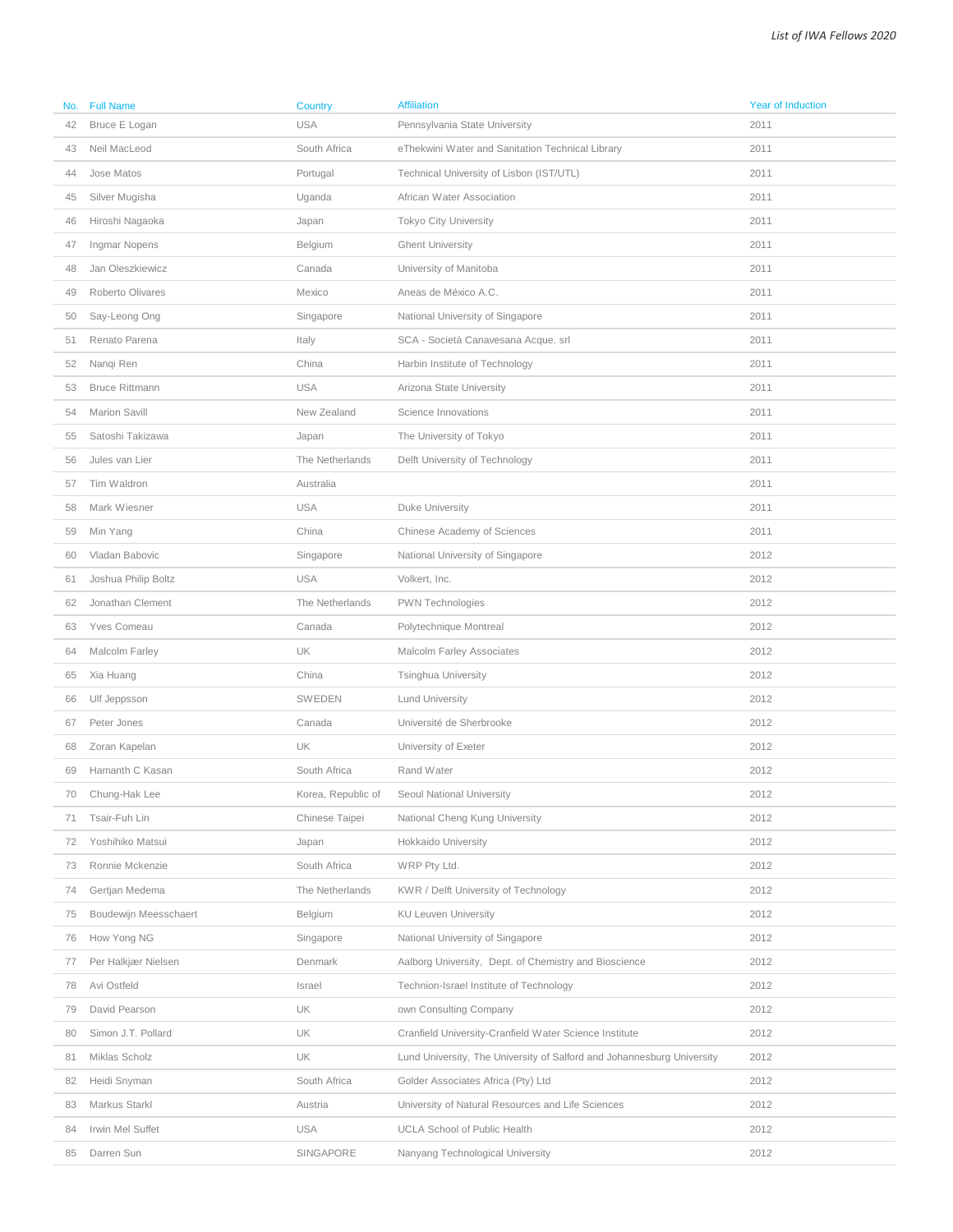| No. | <b>Full Name</b>        | Country         | <b>Affiliation</b>                                          | <b>Year of Induction</b> |
|-----|-------------------------|-----------------|-------------------------------------------------------------|--------------------------|
| 86  | Rao Surampalli          | <b>USA</b>      | Global Institute for Energy, Environment and Sustainability | 2012                     |
| 87  | Valter Tandoi           | Italy           | IRSA CNR Area della Ricerca Roma 1                          | 2012                     |
| 88  | <b>Stuart Trow</b>      | UK              | Trow Consulting Ltd and Invenio Systems Ltd                 | 2012                     |
| 89  | Zaini Ujang             | Malaysia        | Ministry of Energy, Green Technology and Water              | 2012                     |
| 90  | Marcos Von Sperling     | <b>Brazil</b>   | Federal University of Minas Gerais                          | 2012                     |
| 91  | Jay Witherspoon         | <b>USA</b>      | CH2M HILL                                                   | 2012                     |
| 92  | Yuefeng Xie             | <b>USA</b>      | The Pennsylvania State University                           | 2012                     |
| 93  | Levi Zulu               | Zambia          | National Water and Sanitation Council                       | 2012                     |
| 94  | Xiaohu Dai              | China           | Tongji University                                           | 2014                     |
| 95  | Paul Fanner             | UK              | Fanner & Associates Ltd                                     | 2014                     |
| 96  | Marco Fantozzi          | Italy           | Studio Marco Fantozzi                                       | 2014                     |
| 97  | Maryna Feierabend       | Belgium         | Waterleau                                                   | 2014                     |
| 98  | Yujie Feng              | China           | Harbin Institute of Technology                              | 2014                     |
| 99  | F. Fernandez-Polanco    | Spain           | Universidad de Valladolid                                   | 2014                     |
| 100 | Franz-Bernd Frechen     | Germany         | University of Kassel                                        | 2014                     |
| 101 | <b>Stuart Hamiliton</b> | UK              | Hydrotec (UK) Ltd.                                          | 2014                     |
| 102 | David Korenfeld         | Mexico          | National Water Commission                                   | 2014                     |
| 103 | Jurica Kovac            | Croatia         | Aqua Libera Ltd.                                            | 2014                     |
| 104 | Guenter Langergraber    | Austria         | University of Natural Resources and Life Sciences           | 2014                     |
|     | 105 Juan M. Lema        | Spain           | University of Santiago de Compostela                        | 2014                     |
| 106 | Nancy Love              | <b>USA</b>      | University of Michigan                                      | 2014                     |
| 107 | Iván Moreno-Andrade     | Mexico          | Instituto de Ingenieria UNAM                                | 2014                     |
| 108 | Jo Parker               | UK              | <b>Watershed Associates</b>                                 | 2014                     |
| 109 | Maria Viklander         | Sweden          | Lulea University of Technology                              | 2014                     |
| 110 | Spiros Agathos          | Belgium         | Catholic University of Louvain                              | 2015                     |
| 111 | Neil Armitage           | South Africa    | University of Cape Town                                     | 2015                     |
|     | 112 Damir Brdjanovic    | The Netherlands | Unesco - IHE Dept of Urban Water & Sanitation               | 2015                     |
|     | 113 Yeshi Cao           | Singapore       | <b>PUB</b>                                                  | 2015                     |
|     | 114 Prags Govender      | South Africa    | Rand Water                                                  | 2015                     |
|     | 115 Chris Hertle        | Australia       | GHD Pty Ltd.                                                | 2015                     |
|     | 116 Jan G Janssens      | Switzerland     | <b>JJC Advisory</b>                                         | 2015                     |
| 117 | Norbert Jardin          | Germany         | Ruhrverband                                                 | 2015                     |
| 118 | Bruce Johnson           | <b>USA</b>      | CH2M Hill Inc                                               | 2015                     |
|     | 119 Chih-Ming Kao       | Chinese Taipei  | National Sun Yat-Sen University                             | 2015                     |
| 120 | Tanju Karanfil          | <b>USA</b>      | <b>Clemson University</b>                                   | 2015                     |
| 121 | Kuruvilla Mathew        | Australia       | Murdoch University Library                                  | 2015                     |
| 122 | Larry Mays              | <b>USA</b>      | Arizona State University                                    | 2015                     |
| 123 | Peter Steen Mikkelsen   | Denmark         | <b>Technical University of Denmark</b>                      | 2015                     |
| 124 | Wolfgang Rauch          | Austria         | University Innsbruck                                        | 2015                     |
| 125 | Leiv Rieger             | Canada          | inCTRL Solutions Inc.                                       | 2015                     |
| 126 | Ludovico Spinosa        | Italy           | <b>CNR</b>                                                  | 2015                     |
| 127 | Michael Stenstrom       | <b>USA</b>      | UCLA                                                        | 2015                     |
| 128 | Joseph Thanikal         | India           |                                                             | 2015                     |
|     | 129 Aijie Wang          | China           | Harbin Institute of Technology                              | 2015                     |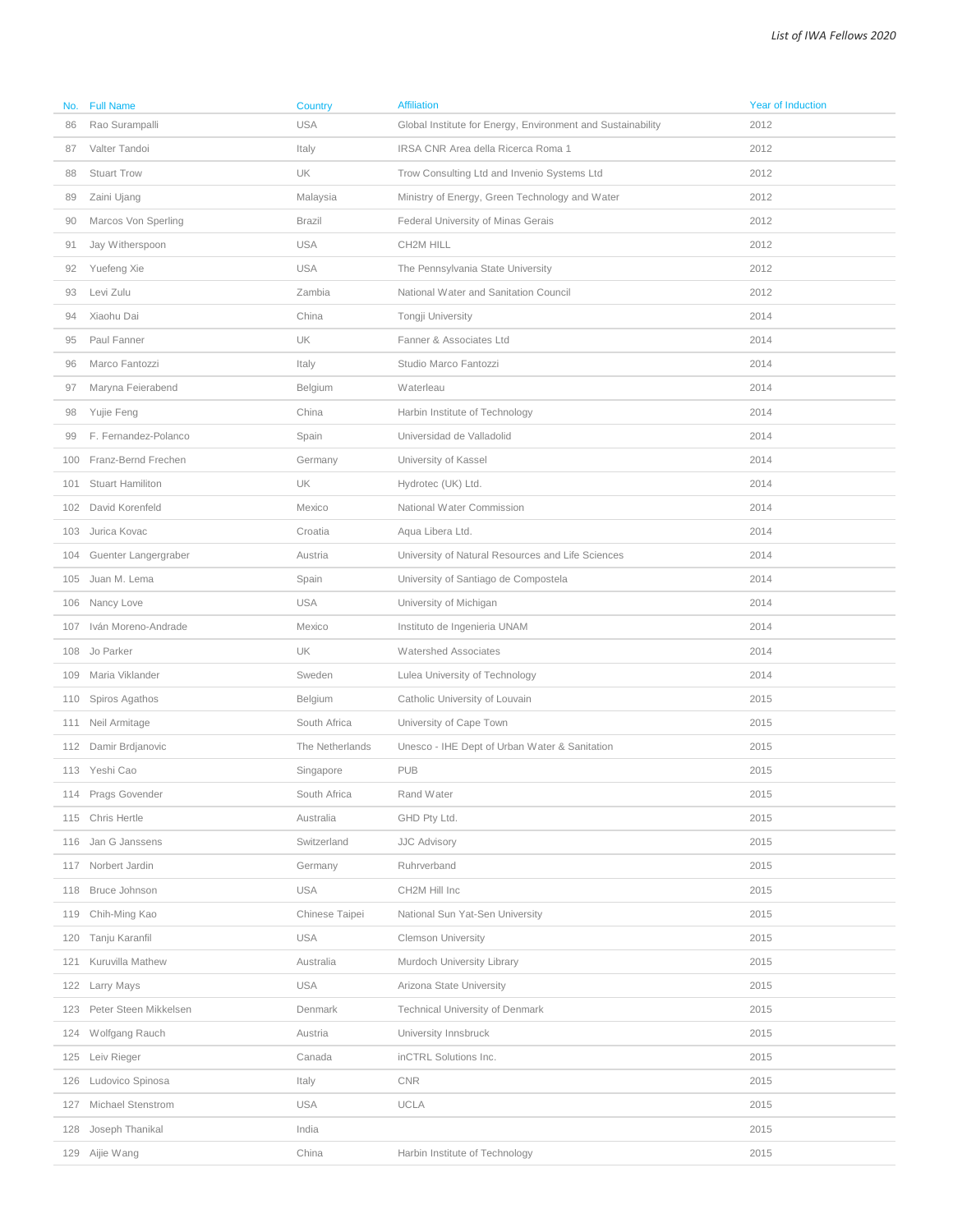| No. | <b>Full Name</b>                     | Country         | <b>Affiliation</b>                                                | <b>Year of Induction</b> |
|-----|--------------------------------------|-----------------|-------------------------------------------------------------------|--------------------------|
| 130 | <b>Tobias Barnard</b>                | South Africa    | University fo Johannesburg                                        | 2016                     |
| 131 | <b>Bruce Beck</b>                    | UK              | Imperial College London                                           | 2016                     |
| 132 | Norhayati Binti Abdullah             | Malaysia        | UNIVERSITI TEKNOLOGI MALAYSIA                                     | 2016                     |
| 133 | John Bridgeman                       | UK              | University of Birmingham                                          | 2016                     |
| 134 | Guillermo (Bill) Capati              | Australia       | Gold Coast Water, City of Gold Coast                              | 2016                     |
| 135 | Andrea Capodaglio                    | Italy           | University of Pavia                                               | 2016                     |
| 136 | Dennis D. Mwanza                     | South Africa    | African Development Bank                                          | 2016                     |
| 137 | Milan Dimnic                         | Serbia          | Institute Jaroslav Cerni                                          | 2016                     |
| 138 | Jim A. Field                         | <b>USA</b>      | University of Arizona                                             | 2016                     |
| 139 | Philip Gichuki                       | Nairobi         | Nairobi City Water and sewerage Company                           | 2016                     |
|     | 140 Peter Goethals                   | Belgium         | <b>Ghent University</b>                                           | 2016                     |
| 141 | Brace H. Boyden                      | Australia       | Watercycle Management Group Pty Ltd                               | 2016                     |
|     | 142 Sandra Hall                      | Australia       | Advanced Water Management Centre, The University of Queensland    | 2016                     |
|     | 143 Patricia Hotchkiss Bakir         | Jordan          | Consultancy company                                               | 2016                     |
|     | 144 Hong-Ying HU                     | China           | School of Environment, Tsinghua University, China                 | 2016                     |
|     | 145 Inga Jacobs                      | South Africa    | International Water Management Institute                          | 2016                     |
| 146 | Paul James Jeffrey                   | UK              | Cranfield University, Water Science Institute                     | 2016                     |
| 147 | Rose Kaggwa                          | Uganda          | National Water and Sewerage Corporation                           | 2016                     |
| 148 | Jacek Makinia                        | Poland          | Gdansk University of Technology                                   | 2016                     |
| 149 | Dinesh Mehta                         | India           | <b>CEPT University</b>                                            | 2016                     |
| 150 | Bruno Nguyen                         | France          | UNESCO-IHP                                                        | 2016                     |
| 151 | Daniel Nolasco                       | Argentina       | NOLASCO y Asociados S.A.                                          | 2016                     |
| 152 | Satoshi Okabe                        | Japan           | Hokkaido University                                               | 2016                     |
|     | 153 Mark Pascoe                      | Australia       | International WaterCentre                                         | 2016                     |
| 154 | Teodor Doru Popa                     | Romania         | Compania Apa Brasov                                               | 2016                     |
| 155 | Virgilio (Perry) Rivera              | Philippines     | Manila Water Company Inc.                                         | 2016                     |
| 156 | Val S. Frenkel                       | <b>USA</b>      | Greeley and Hansen                                                | 2016                     |
| 157 | Katerina Schilling                   | Austria         | <b>IAWD</b>                                                       | 2016                     |
|     | 158 Shane Snyder                     | <b>USA</b>      | University of Arizona                                             | 2016                     |
| 159 | Rajeshwar Dayal Tyagi                | Canada          | INRS-ETE, University of Quebec                                    | 2016                     |
| 160 | Wim van Vierssen                     | The Netherlands | <b>KWR Water Research Institute</b>                               | 2016                     |
| 161 | Maria Helena Verissimo Colaço Alegre | Portugal        | National Laboratory of Civil Engineerig - Portugal                | 2016                     |
|     | 162 Kris Villez                      | Switzerland     | Eawag, Swiss Federal Institute of Aquatic Science and Technology, | 2016                     |
| 163 | Eveline Volcke                       | Belgium         | <b>Ghent University</b>                                           | 2016                     |
| 164 | Randolf Webb                         | <b>USA</b>      | Xylem, Inc.                                                       | 2016                     |
| 165 | Han-Qing YU                          | China           | University of Science & Technology of China                       | 2016                     |
|     | 166 Arash Zamyadi                    | Australia       | University of New South Wales                                     | 2016                     |
| 167 | Yaqian Zhao                          | Ireland         | University College Dublin (Ireland)                               | 2016                     |
| 168 | Eva Abal                             | Australia       | International River Foundation                                    | 2018                     |
| 169 | Irini Angelidaki                     | Denmark         | Technical University of Denmark (DTU)                             | 2018                     |
| 170 | Magnus Arnell                        | Sweden          | RISE Research Institutes of Sweden                                | 2018                     |
| 171 | Nicholas Ashbolt                     | Canada          | University of Alberta                                             | 2018                     |
|     | 172 Hiroshi Ashida                   | Japan           | Japan Water Works Association                                     | 2018                     |